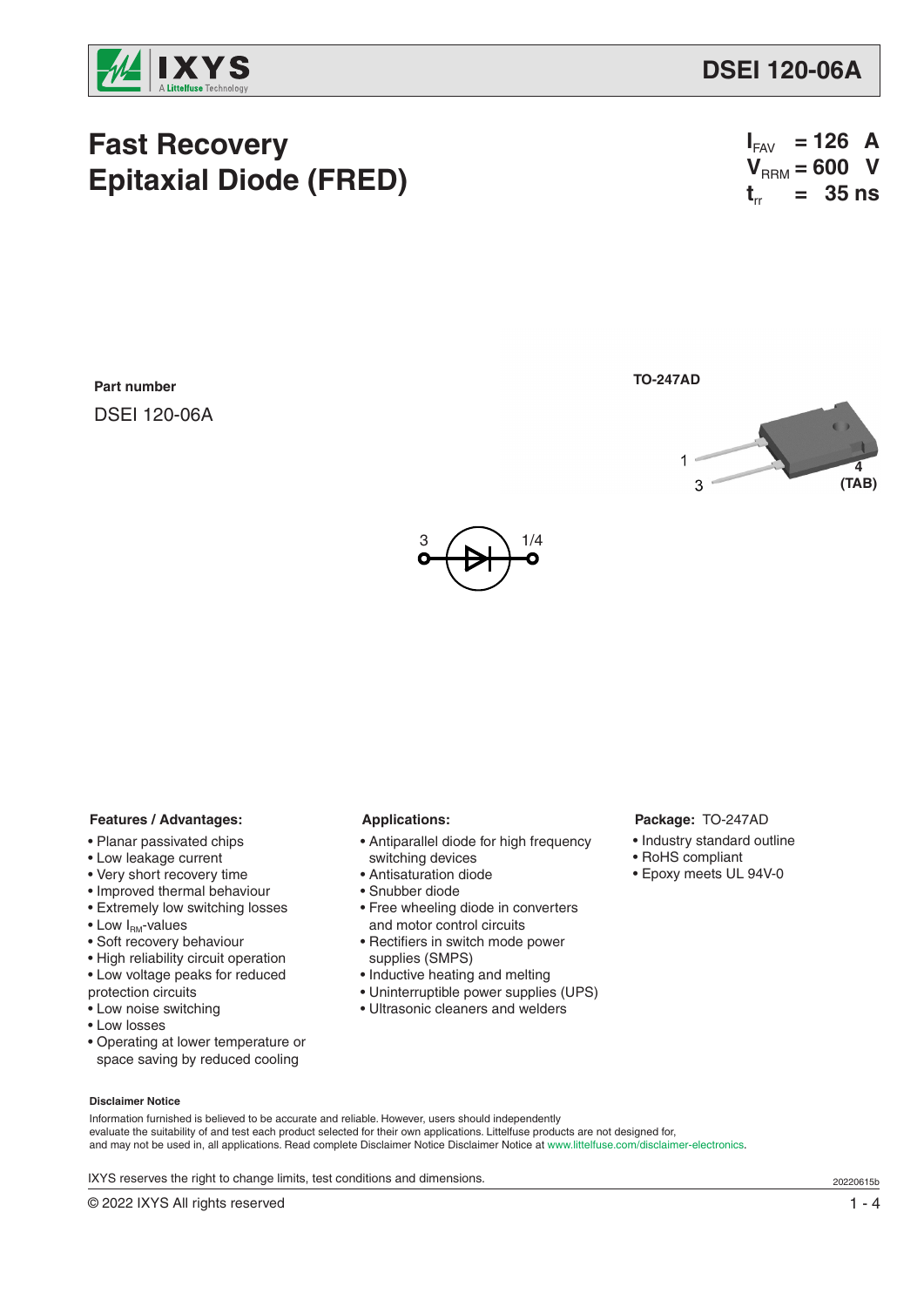

| <b>Symbol</b>                            | <b>Conditions</b>                                                      | <b>Maximum Ratings</b>       |      |        |
|------------------------------------------|------------------------------------------------------------------------|------------------------------|------|--------|
| $I_{FRMS}$                               | $T_{VJ} = T_{VJM}$                                                     |                              | 100  | A      |
| $\mathsf{I}_{\mathsf{FAVM}}$ $\mathbb O$ | $T_c = 70^{\circ}$ C; rectangular, d = 0.5                             |                              | 126  | Α      |
| $I_{FAV}$ 2                              | $T_c = 110^{\circ}$ C; rectangular, d = 0.5                            |                              | 77   | Α      |
| $I_{\texttt{FRM}}$                       | $t_{\rm p}$ < 10 s; rep. rating, pulse width limited by $T_{\rm V,IM}$ |                              | 1200 | Α      |
| $I_{FSM}$                                | $T_{V_1} = 45^{\circ}$ C; t = 10 ms (50 Hz), sine                      |                              | 600  | A      |
|                                          | $t = 8.3$ ms (60 Hz), sine                                             |                              | 660  | A      |
|                                          | $T_{V_1}$ = 150°C; t = 10 ms (50 Hz), sine                             |                              | 540  | Α      |
|                                          | $t = 8.3$ ms (60 Hz), sine                                             |                              | 600  | A      |
| $l2$ t                                   | $T_{V_1}$ = 45°C; t = 10 ms (50 Hz), sine                              |                              | 1800 | $A^2s$ |
|                                          | $t = 8.3$ ms $(60$ Hz), sine                                           |                              | 1800 | $A^2s$ |
|                                          | $T_{V1}$ = 150°C; t = 10 ms (50 Hz), sine                              |                              | 1450 | $A^2s$ |
|                                          | $t = 8.3$ ms (60 Hz), sine                                             |                              | 1500 | $A^2s$ |
| $P_{\text{tot}}$                         | $T_c = 25^{\circ}$ C                                                   |                              | 357  | W      |
|                                          |                                                                        |                              |      |        |
| <b>Symbol</b>                            | <b>Conditions</b>                                                      | <b>Characteristic Values</b> |      |        |
|                                          |                                                                        | typ.                         | max. |        |
| $I_R$                                    | $V_B = V_{BBM}$ $T_{VJ} = 25^{\circ}C$                                 |                              | 3    | mA     |
|                                          | $V_B = 0.8 \cdot V_{BBM}$ $T_{VJ} = 25^{\circ}C$                       |                              | 0.75 | mA     |

|                   | $V_B = 0.8 \cdot V_{BBM}$<br>$T_{V,I} = 125^{\circ}C$                                                  |                             | 20           | mA             |
|-------------------|--------------------------------------------------------------------------------------------------------|-----------------------------|--------------|----------------|
| $V_F$             | $T_{V1}$ = 150 $^{\circ}$ C<br>$I_{E} = 70 A$<br>$T_{V,I} = 25^{\circ}C$                               |                             | 1.12<br>1.30 | V<br>V         |
|                   |                                                                                                        |                             |              |                |
| $V_{T0}$          | For power-loss calculations only                                                                       |                             | 0.85         | V              |
| $r_{\rm T}$       | $T_{\nu J} = T_{\nu J M}$                                                                              |                             | 3.50         | $m\Omega$      |
| $R_{thJC}$        |                                                                                                        |                             | 0.35         | K/W            |
| $R_{\text{thCH}}$ |                                                                                                        | 0.25                        |              | K/W            |
| $R_{thJA}$        |                                                                                                        |                             | 35           | K/W            |
| $t_{rr}$          | $I_F = 1$ A; -di/dt = 200 A/µs; $V_B = 30$ V; $T_{VJ} = 25^{\circ}$ C                                  | 35                          | 50           | ns             |
| $I_{\rm RM}$      | $V_B = 350$ V; $I_F = 80$ A; $-dI_F/dt = 200$ A/ $\mu s$<br>L $\leq$ 0.05 µH; T <sub>VJ</sub> = 100 °C | 17                          | 21           | $\overline{A}$ |
|                   | 10 Chip capability; 2 limited to 70 A by leads                                                         | Data according to IEC 60747 |              |                |



IXYS reserves the right to change limits, test conditions and dimensions.

© 2022 IXYS All rights reserved 2 - 4

# **Outline Drawing TO-247AD** Dimensions in mm (1 mm = 0.0394")

| Sym.           | Millimeter<br>Inches |             |           |             |  |
|----------------|----------------------|-------------|-----------|-------------|--|
|                | min.                 | max.        | min.      | max.        |  |
| A              |                      | 0.185 0.209 |           | 4.70 5.30   |  |
| A1             |                      | 0.087 0.102 |           | 2.21 2.59   |  |
| A <sub>2</sub> |                      | 0.059 0.098 |           | 1.50 2.49   |  |
| D              | 0.819                | 0.845       |           | 20.79 21.45 |  |
| E              | 0.610                | 0.640       |           | 15.48 16.24 |  |
| E <sub>2</sub> | 0.170                | 0.216       | 4.31      | 5.48        |  |
| e              |                      | 0.430 BSC   | 10.92 BSC |             |  |
| L              | 0.780                | 0.800       |           | 19.80 20.30 |  |
| L1             |                      | 0.177       |           | 4.49        |  |
| ØΡ             | 0.140                | 0.144       | 3.55      | 3.65        |  |
| Q              |                      | 0.212 0.244 | 5.38      | 6.19        |  |
| S              | 0.242 BSC            |             | 6.14 BSC  |             |  |
| b              | 0.039                | 0.055       |           | 0.99 1.40   |  |
| b <sub>2</sub> | 0.065                | 0.094       |           | 1.65 2.39   |  |
| b4             | 0.102                | 0.135       |           | 2.59 3.43   |  |
| C.             | 0.015                | 0.035       | 0.38      | 0.89        |  |
| D <sub>1</sub> | 0.515                |             | 13.07     |             |  |
| D <sub>2</sub> | 0.020                | 0.053       | 0.51      | 1.35        |  |
| E <sub>1</sub> | 0.530                |             | 1345      |             |  |
| ØP1            |                      | 0.29        |           | 7.39        |  |

20220615b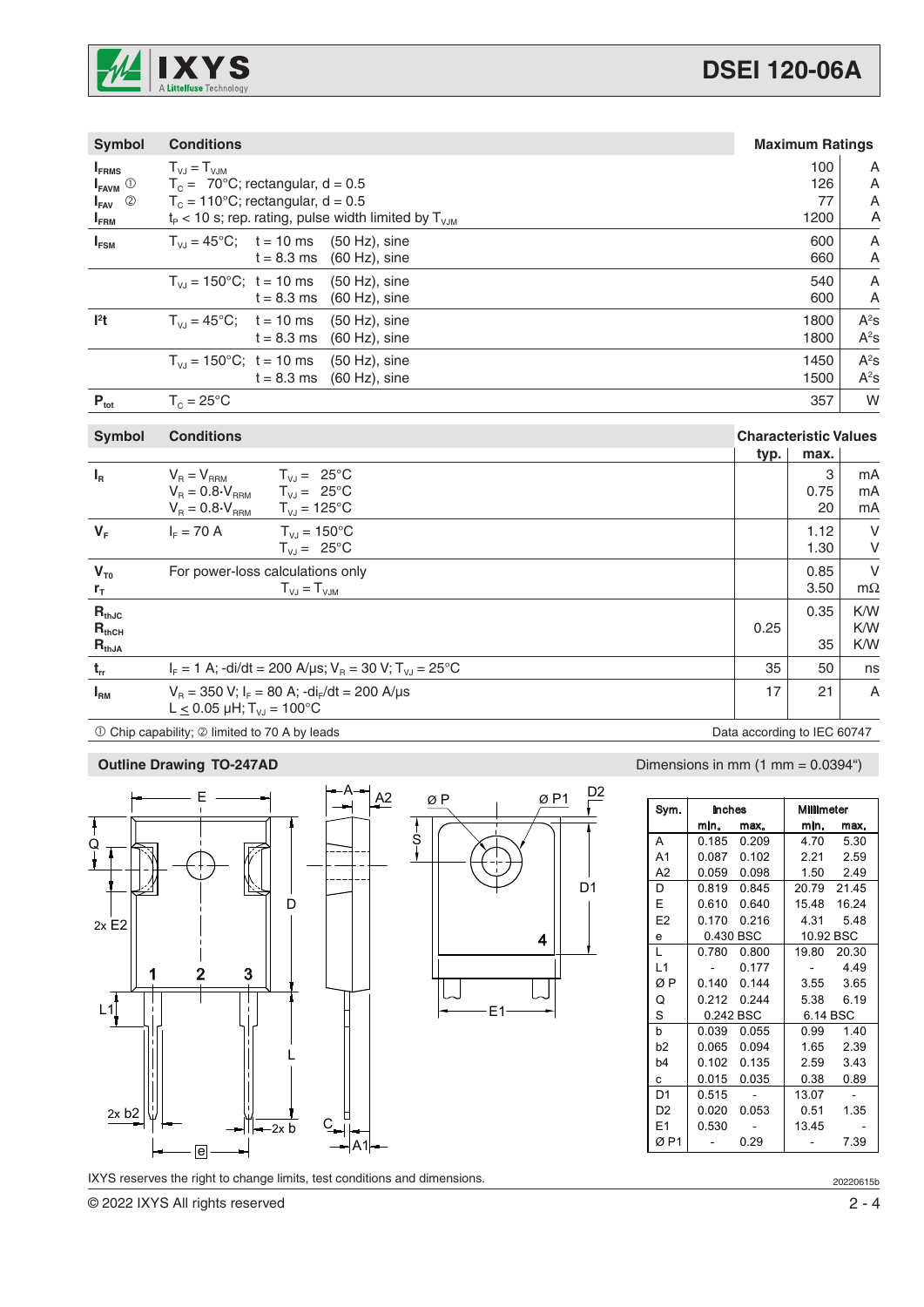

| Package TO-247AD          |                              | <b>Ratings</b>    |       |      |      |             |
|---------------------------|------------------------------|-------------------|-------|------|------|-------------|
| <b>Symbol</b>             | <b>Definitions</b>           | <b>Conditions</b> | min.  | typ. | max. |             |
| $T_{\nu J}$               | virtual junction temperature |                   | $-40$ |      | 150  | $^{\circ}C$ |
| $\mathsf{T}_{\text{stg}}$ | storage temperature          |                   | $-40$ |      | 150  | $^{\circ}C$ |
| Weight                    |                              |                   |       | 6    |      | g           |
| $M_{\text{D}}$            | mounting torque              |                   | 0.8   |      | 1.2  | Nm          |



| Ordering | <b>Part Number</b> | <b>Marking on Product</b> | Delivering Mode   Base Qty   Ordering Code |    |        |
|----------|--------------------|---------------------------|--------------------------------------------|----|--------|
| Standard | DSEI120-06A        | DSEI120-06A               | Tube                                       | 30 | 467871 |

IXYS reserves the right to change limits, test conditions and dimensions.